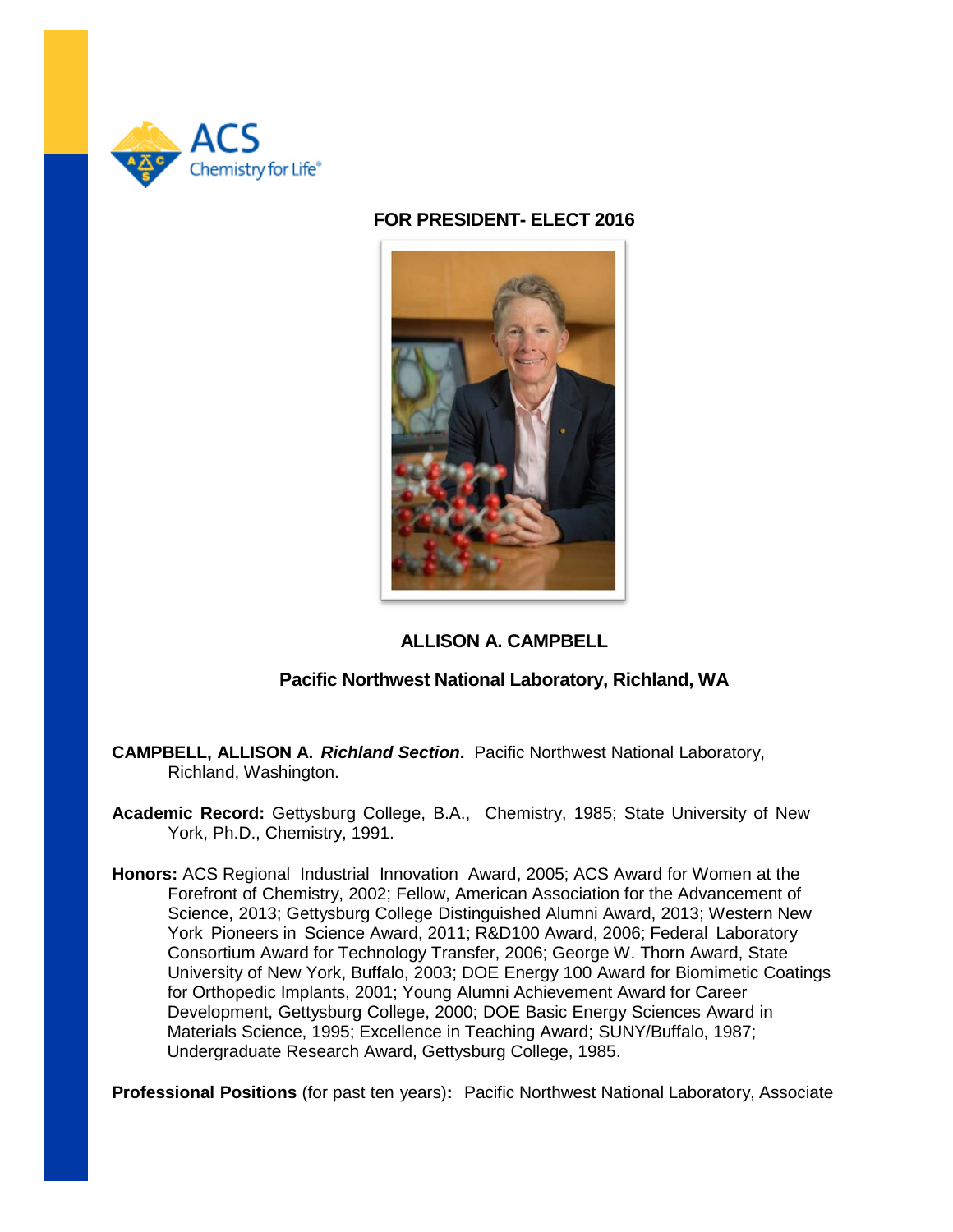Laboratory Director, Environmental Molecular Sciences Laboratory (EMSL), 2005 to date, Interim Director, EMSL, 2004-05; Deputy Director, EMSL, 2000-05.

**Service in ACS Offices:** Member ACS since 1984.

- **Member:** Washington State Academy of Sciences; National Academies Chemical Sciences Roundtable; American Association for the Advancement of Science; International Association of Dental Researchers.
- **Related Activities:** Board member, National Academies Chemical Sciences Roundtable; Chair, Marie Curie Symposium Session, "The National Laboratories, Physical Chemistry in the National Interest," ACS Fall Meeting, 2011; Testified before the Subcommittee on Energy and Environment, Washington DC, 2009; Devon Walter Meek Lecturer, The Ohio State University, 2007; Session Co-Chair, "Unique Tools for Unique Science at a DOE National Scientific User Facility," AAAS Annual Meeting, 2006; Conference Organizer, EPSCoR Workshop, Sponsored by DOE and NSF Experimental Program to Stimulate Competitive Research (EPSCoR), 2002; Trained over 10 graduate and post-doc graduate researchers; Published over 33 journal articles, holds 5 patents and 1 license.

## **STATEMENT**

*The following statement was provided by the candidate for the Council Agenda Book for the ACS National Meeting in Denver, CO. Each candidate will provide a statement for publication in C&EN in September 2015, which will also be accessible from here. The statements of the candidates represent their opinions and do not necessarily represent the views of the ACS.*

### **Building Advocacy and Understanding for Science**

The American Chemical Society represents a singularly important mission – improving our lives "through the transforming power of chemistry." I would appreciate the opportunity to represent the ACS community as its president and in that role to harness the power of its members and officers to advance understanding of the crucial role science and the scientific enterprise play in a healthy and vibrant society. In doing this, it is vitally important that we continue to advocate for science funding and policy, increase the science literacy of the general public and future generations, ensure a diverse and inclusive scientific workforce, and continue to build a robust and engaged professional ACS community.

As director of a Department Energy user facility for the past 10 years, I have worked with a diverse set of scientists from government labs, academia and industry as they advance their research. Their funding comes from agencies across the board, including DOE, NSF, EPA, NASA, NIH and the Defense Department. Our facility also has a diverse user community, which enriches our perspectives on science. We live and breathe collaboration as a critical means toward advancing our science. As ACS President, I would be just as committed to understanding our members' needs, representing chemistry and its impact broadly to the public, decision makers, stakeholders and our peers in other organizations, and building the next generation of chemists.